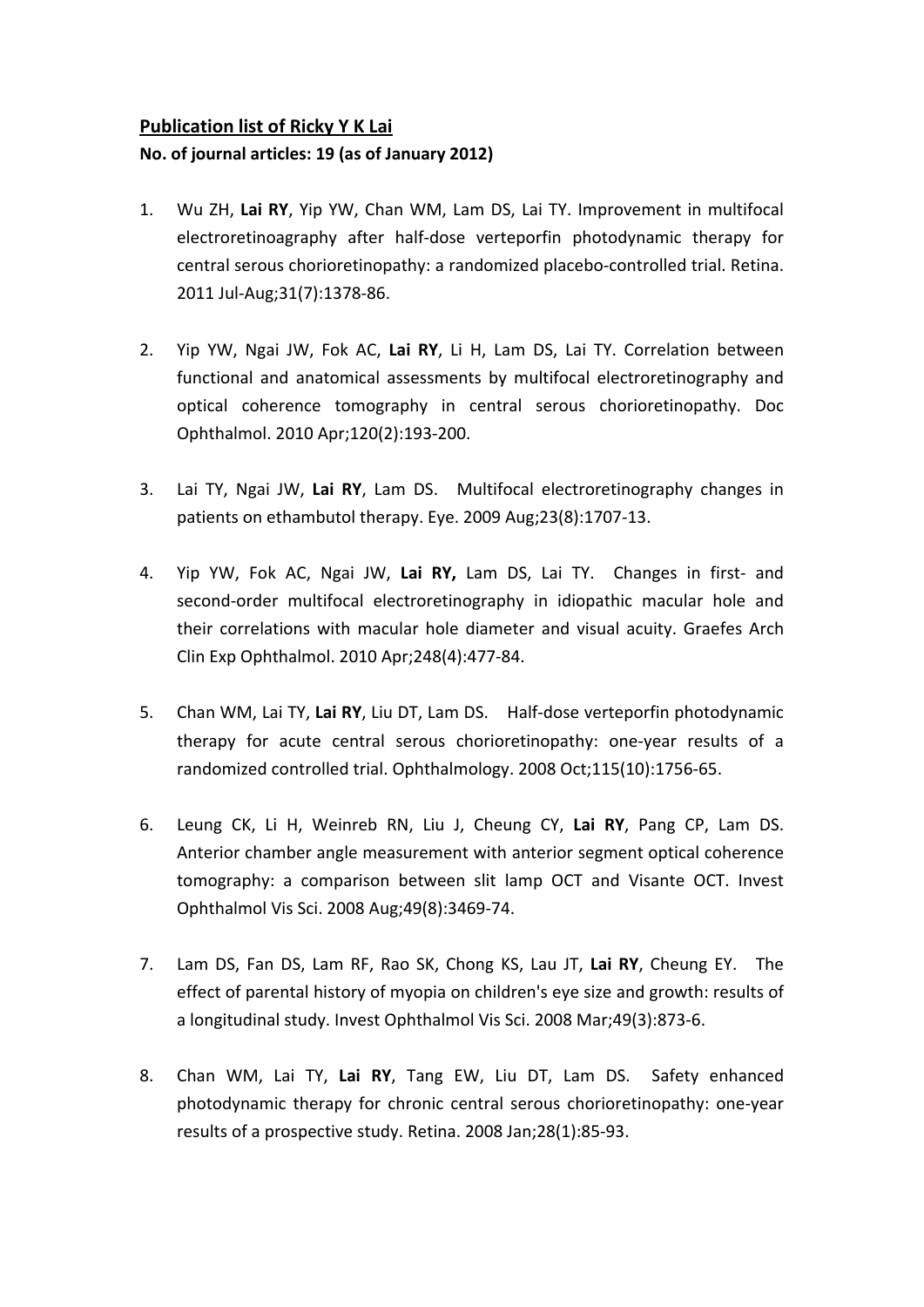- 9. Lai TY, **Lai RY**, Ngai JW, Chan WM, Li H, Lam DS. First and second‐order kernel multifocal electroretinography abnormalities in acute central serous chorioretinopathy. *Doc Ophthalmol*. 2007 Aug 29.
- 10. Lai TY, Mohamed S, Chan WM, **Lai RY**, Lam DS. Multifocal electroretinography in dengue fever‐associated maculopathy. *Br J Ophthalmol.* 2007 Aug;91(8):1084‐5.
- 11. Leung CK, Cheng AC, Chong KK, Leung KS, [Mohamed](http://www.ncbi.nlm.nih.gov/sites/entrez?Db=pubmed&Cmd=ShowDetailView&TermToSearch=17591887&ordinalpos=5&itool=EntrezSystem2.PEntrez.Pubmed.Pubmed_ResultsPanel.Pubmed_RVDocSum) S, Lau CS, Cheung CY, Chu GC, **Lai RY**, [Pang](http://www.ncbi.nlm.nih.gov/sites/entrez?Db=pubmed&Cmd=ShowDetailView&TermToSearch=17591887&ordinalpos=5&itool=EntrezSystem2.PEntrez.Pubmed.Pubmed_ResultsPanel.Pubmed_RVDocSum) CC, Lam DS. Optic disc measurements in myopia with optical coherence tomography and confocal scanning laser ophthalmoscopy. *Invest Ophthalmol Vis Sci.* 2007 Jul;48(7):3178‐83.
- 12. Lai TY, Chan WM, **Lai RY**, Ngai JW, Li H, Lam DS. The clinical applications of multifocal electroretinography: a systematic review. *Surv Ophthalmol.* 2007 Jan‐Feb;52(1):61‐96. Review
- 13. Lam, DS, Leung CK, Mohamed S, Chan WM, Palanivelu MS, Cheung CY, Li EY, **Lai RY**, Leung CK. Regional variations in the relationship between macular thickness measurements and myopia. *Invest Ophthalmol Vis Sci*. 2007 Jan;48(1):376‐82.
- 14. Lai TY, Chan WM, Li H, **Lai RY**, Liu DT, Lam DS. Safety enhanced photodynamic therapy with half dose verteporfin for chronic central serous chorioretinopathy: a short term pilot study. *Br J Ophthalmol*. 2006 Jul;90(7):869‐74.
- 15. Lai TY, Chan WM, Li HT, **Lai RY**, Lam DS. Multifocal electroretinographic changes in patients receiving hydroxychloroquine therapy. *Am J Ophthalmol.* 2005 Nov;140(5):794‐807.
- 16. Fan DS. Lam DS. Lam RF. Lau JT. Chong KS. Cheung EY. **Lai RY**. Chew SJ. Prevalence, incidence, and progression of myopia of school children in Hong Kong. *Investigative Ophthalmology & Visual Science* 2004; 45(4):1071‐5.
- 17. Fan DS. Cheung EY. **Lai RY**. Kwok AK. Lam DS. Myopia progression among preschool Chinese children in Hong Kong. *Annals of the Academy of Medicine Singapore* 2004; 33(1):39‐43.